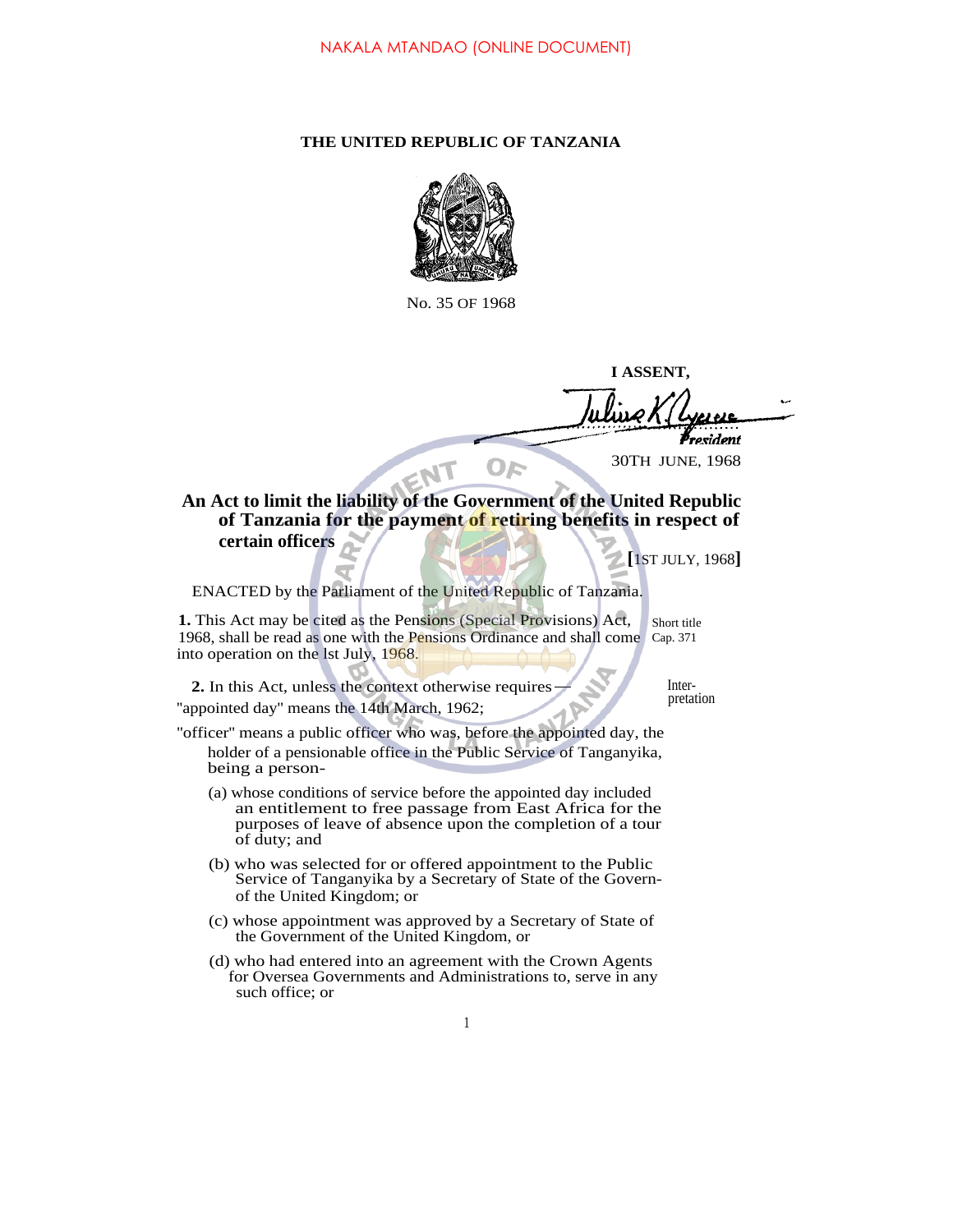- (e) who (although not an officer falling within paragraphs (b), (c) or (d)) was, on the appointed day, a member of Her Majesty's Overseas Civil Service or Her Majesty's Overseas Judiciary, or was a designated officer for the purposes of the Overseas Service (Tanganyika) Agreement, 1961;
- ''pension'' means any pension payable under the provisions of the Pensions Ordinance;
- ''the Pensions Ordinance'' means the Pensions Ordinance as amended or modified by any other written law, and also means any Act or Ordinance which makes any provisions for the payment of a pension to any officer;
- ''pensionable emoluments'' shall have the meaning assigned to that expression in the Pensions Ordinance save that it shall not include overseas addition;
- ''pensionable office'' means an office declared to be a pensionable office under the Pensions Ordinance;
- ''pensionable service'' means the service which is pensionable service for the purposes of the Pensions Ordinance.

Application

**3.** The provisions of this Act shall apply notwithstanding any other written law or any agreement to which the Government of the United Republic of Tanzania may be a party.

Liability of Government in respect of pension to be limited

**4.**-(1) The liability of the United Republic to grant a pension to or in respect of any officer shall be limited to that proportion of the pension payable to such officer bad this Act not been passed which the of total pensionable emoluments earned by such officer in the pensionable to be service of the Government of Tanganyika or the pensionable service of the United Republic of Tanzania after the 30th June, 1961 bears to his aggregate pensionable emoluments.

(2) For the purpose of subsection (1) ''aggregate pensionable emoluments'' means the total pensionable emoluments (including any overseas additions) earned by the officer during his total pensionable service.

**5.** The provisions of the Pensions Ordinance with regard to the payment of gratuities, retiring benefits or other allowances, or pensions to dependants, shall have effect in respect of the officers as if references therein

- (a) to the pension granted to the officer or to which the officer would become entitled were references to the pension in respect of which the United Republic is liable under this Act;
- (b) to the pensionable emoluments were references to the pensionable emoluments as defined in this Act;
- (c) to the pensionable service or to public service were references to the pensionable service or public service in Tanganyika or the United Republic of Tanzania after the 30th June, 1961.

**Gratuities** and other benefits to abate according to section 4